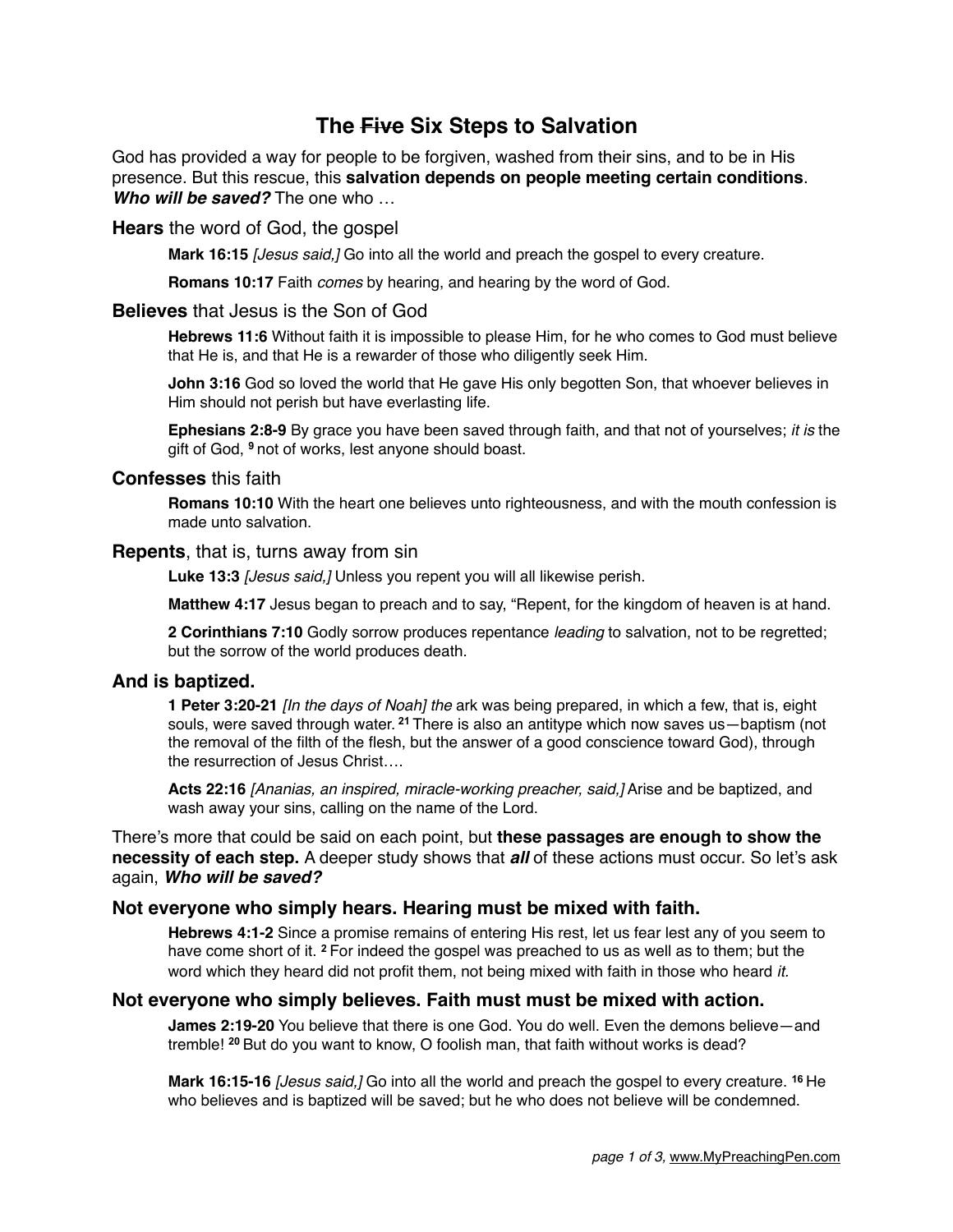# **Not everyone who simply confesses. Confession must be mixed with obedience.**

**Matthew 7:21** *[Jesus said,]* Not everyone who says to Me, 'Lord, Lord,' shall enter the kingdom of heaven, but he who does the will of My Father in heaven.

# **Not everyone who simply repents. Repentance must be followed by baptism.**

**Acts 2:38** *[Peter preached,]* Repent, and let every one of you be baptized in the name of Jesus Christ for the remission of sins; and you shall receive the gift of the Holy Spirit.

# **Not everyone who is simply baptized. Baptism must be based on faith in Jesus and done for the right reason.**

**Acts 19:1-5** Paul … came to Ephesus. And finding some disciples **<sup>2</sup>**he said to them, "Did you receive the Holy Spirit when you believed?" So they said to him, "We have not so much as heard whether there is a Holy Spirit." **<sup>3</sup>**And he said to them, "Into what then were you baptized?" So they said, "Into John's baptism."

**<sup>4</sup>**Then Paul said, "John indeed baptized with a baptism of repentance, saying to the people that they should believe on Him who would come after him, that is, on Christ Jesus." **<sup>5</sup>**When they heard this, they were baptized in the name of the Lord Jesus.

**Romans 6:3-4** Do you not know that as many of us as were baptized into Christ Jesus were baptized into His death? **<sup>4</sup>**Therefore we were buried with Him through baptism into death, that just as Christ was raised from the dead by the glory of the Father, even so we also should walk in newness of life.

**Romans 6:17** God be thanked that *though* you were slaves of sin, yet you obeyed from the heart that form of doctrine to which you were delivered.

**Acts 8:36-38** *[The Ethiopian said,]* See, here is water. What hinders me from being baptized?" **<sup>37</sup>**Then Philip said, "If you believe with all your heart, you may." And he answered and said, "I believe that Jesus Christ is the Son of God."

**<sup>38</sup>**So he commanded the chariot to stand still. And both Philip and the eunuch went down into the water, and he baptized him.

Our reason for being baptized is expressed in different ways in various passages. It is not what we hear some preachers say, for example, "to join a church," "to show that you've been saved," or "to re-dedicate yourself." The Bible shows that the reason we are baptized is "for the forgiveness of sins," to be "saved," to be "baptized into Christ," to be "baptized into His death," to be "delivered" from sin, to "wash away sins," etc. Baptism is the moment in which God "cuts away" our old sinful self and forgives us of our sins. See **Colossians 2:11-13**:

**<sup>11</sup>**In Him you were also circumcised with the circumcision made without hands, by putting off the body of the sins of the flesh, by the circumcision of Christ, **<sup>12</sup>**buried with Him in baptism, in which you also were raised with Him through faith in the working of God, who raised Him from the dead. **<sup>13</sup>**And you, being dead in your trespasses and the uncircumcision of your flesh, He has made alive together with Him, having forgiven you all trespasses,

**And a person must continue on this path.** (This condition - a couple of the passages below even use the word "if"! - translates into many daily decisions, *many* steps.)

**Hebrews 10:36, 39** You have need of endurance, so that after you have done the will of God, you may receive the promise. … **<sup>39</sup>**We are not of those who draw back to perdition, but of those who believe to the saving of the soul.

**2 Peter 2:20-22** *[Speaking of false teachers who had been bought by the Lord, v. 1]*  If, after they have escaped the pollutions of the world through the knowledge of the Lord and Savior Jesus Christ, they are again entangled in them and overcome, the latter end is worse for them than the beginning. **<sup>21</sup>**For it would have been better for them not to have known the way of